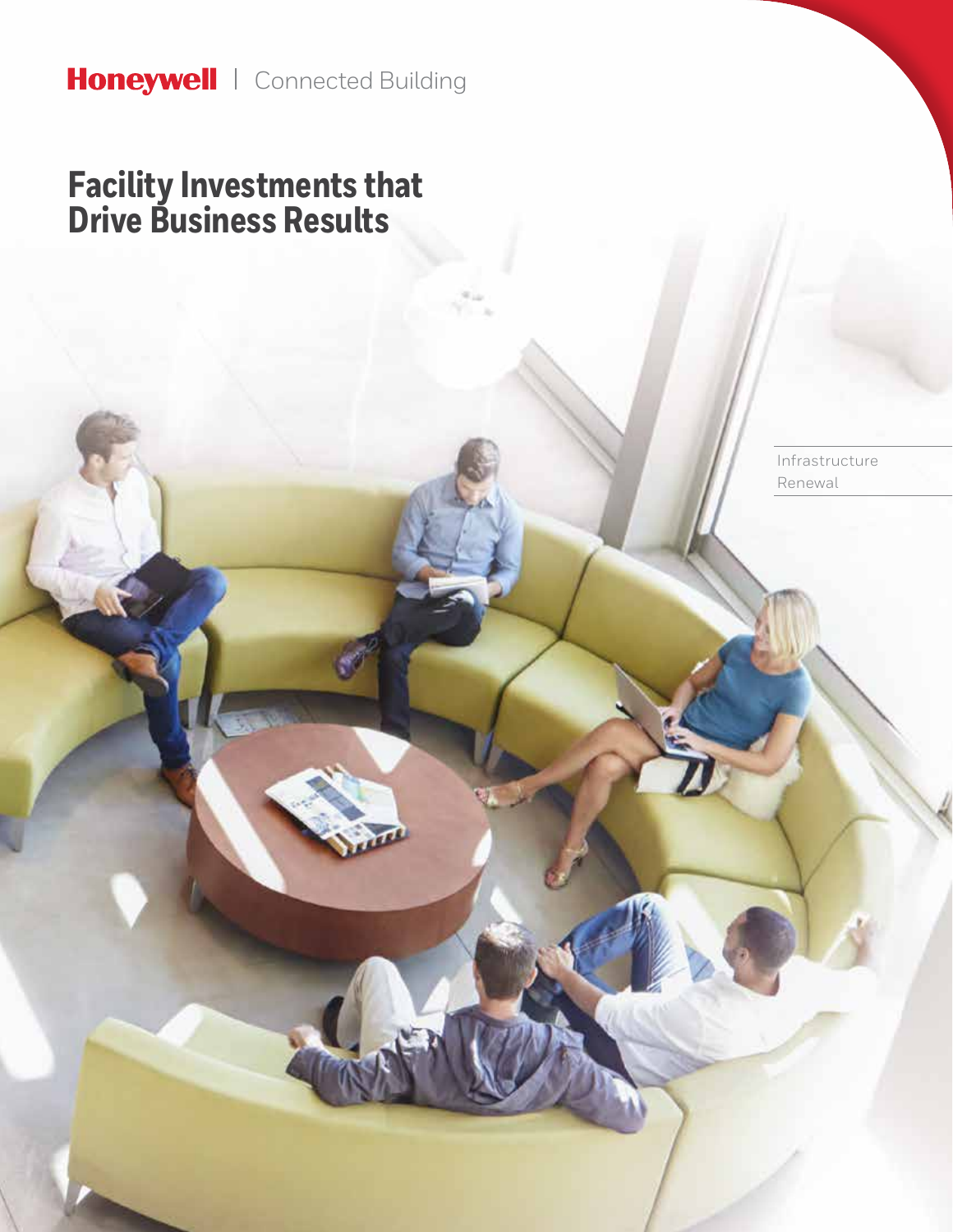# **Put Your Facility to Work**

From shrinking budgets to aging structures subjected to deferred maintenance and end of life equipment, public and private institutions face serious financial pressures – and vital facility expenditures can seem out of reach.

Yet as our customers can attest, Honeywell understands these challenges. We help you achieve financially effective facility improvements that:

**Drive Energy Savings Create Operational Efficiencies Enhance Occupant Comfort Improve Cash Flow**



### **Revitalize Your Infrastructure**

The Honeywell Infrastructure Renewal Program offers much more than a mere retrofit. We begin with a team of industry experts to analyze your needs alongside processes, budgets, and contracts to identify your most valuable opportunities for improvements, funding, and savings.

Based on this expert analysis, we then help you replace older building systems with versatile technologies for automation, mechanical, fire safety, and security. Finally, we integrate services and maintenance programs to optimize performance and protect your investment.

Our customers find that this Honeywell approach helps ensure your project gets approved smoothly and your facility enables your organization to drive the financial results you need.



#### **More Than Bricks and Mortar**

A building is much more than a ledger of overhead costs. Your facility influences the comfort of your occupants, enhances your ability to attract and retain talent, and directly impacts your profitability.

Thus investing in an environment that is comfortable, productive, healthy, and safe is an investment in the vitality of your business. For instance, upgrading and integrating the right systems drives energy savings and operational efficiency, as well as better system reliability and greater budget predictability.

Likewise, you can enhance the responsiveness of your operations and reinvest in other areas of your business by optimizing savings from:

- Integrating the latest energy-efficient technology.
- Developing control sequences to improve performance and reduce consumption.
- Implementing maintenance processes that extend the life expectancy and optimize the performance of equipment.
- Effective reallocation of maintenance staff to drive employee-productivity gains.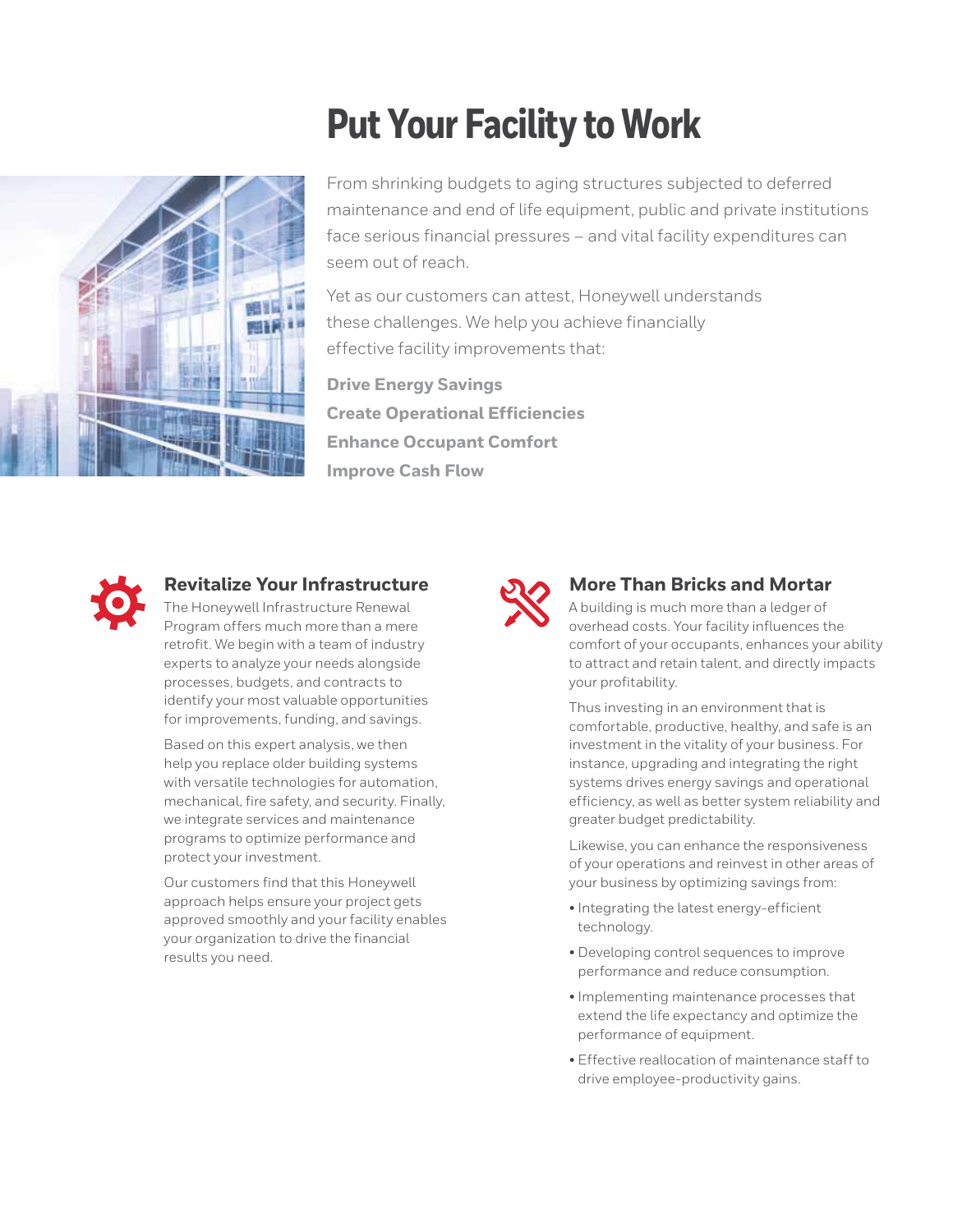

#### **The Honeywell Difference**

The Honeywell Infrastructure Renewal Program relies on a proven process of methodical partnership, tailored to meet your objectives and improve your bottom line.

To begin, we work with you to understand your essential business initiatives, support programs, and key metrics. We also assess how you currently use your facility to achieve business results. Based on these insights, we identify your challenges and opportunities along with a timeline for next steps.

Next, we conduct a preliminary audit. We use that data to benchmark your facility conditions and estimate your true cost of operations, as well as conservation measures for your consideration. This information will help you clarify your projected costs, your possible savings, and your payback estimates. Based on these preliminary findings, we secure your letter of intent, enabling us to invest the full time, tools, and expertise to develop your particular Infrastructure Renewal Program.

We then conduct a comprehensive audit to engineer the program, validate estimated figures, and ultimately propose your complete renewal program. Once approved, we implement your program, and we continue to partner with you to track the financial impact of your facility investment.





#### **Innovative Funding Solutions**

As another essential element of any facility investment, Honeywell also has extensive experience in helping our customers develop creative funding solutions to meet your needs every step of the way.

Our approach rests on three pillars: we help you leverage available capital funds to the fullest; we provide thorough analysis of your operational budget to identify funds that can be effectively reallocated; and we can help you transform projected savings into another potential source of funding.

We can also connect you to third-party funding with highly competitive financing, and for qualifying customers, Honeywell offers an option to bundle your costs for equipment, installation, and commissioning with preventive maintenance services, spreading payments over three to five years – a unique solution that can help drive positive cash flow for your budget.

#### Invest in Real Results Today

*An investment in your facility is an investment in your bottom line. The Infrastructure Renewal Program is your opportunity to achieve valuable facility improvements with a minimal or even positive cashflow impact on your budget.* 

*With Honeywell as your partner, we will work together to identify the funding and savings that will put your facility to work.* 

*Contact us today to learn more.*